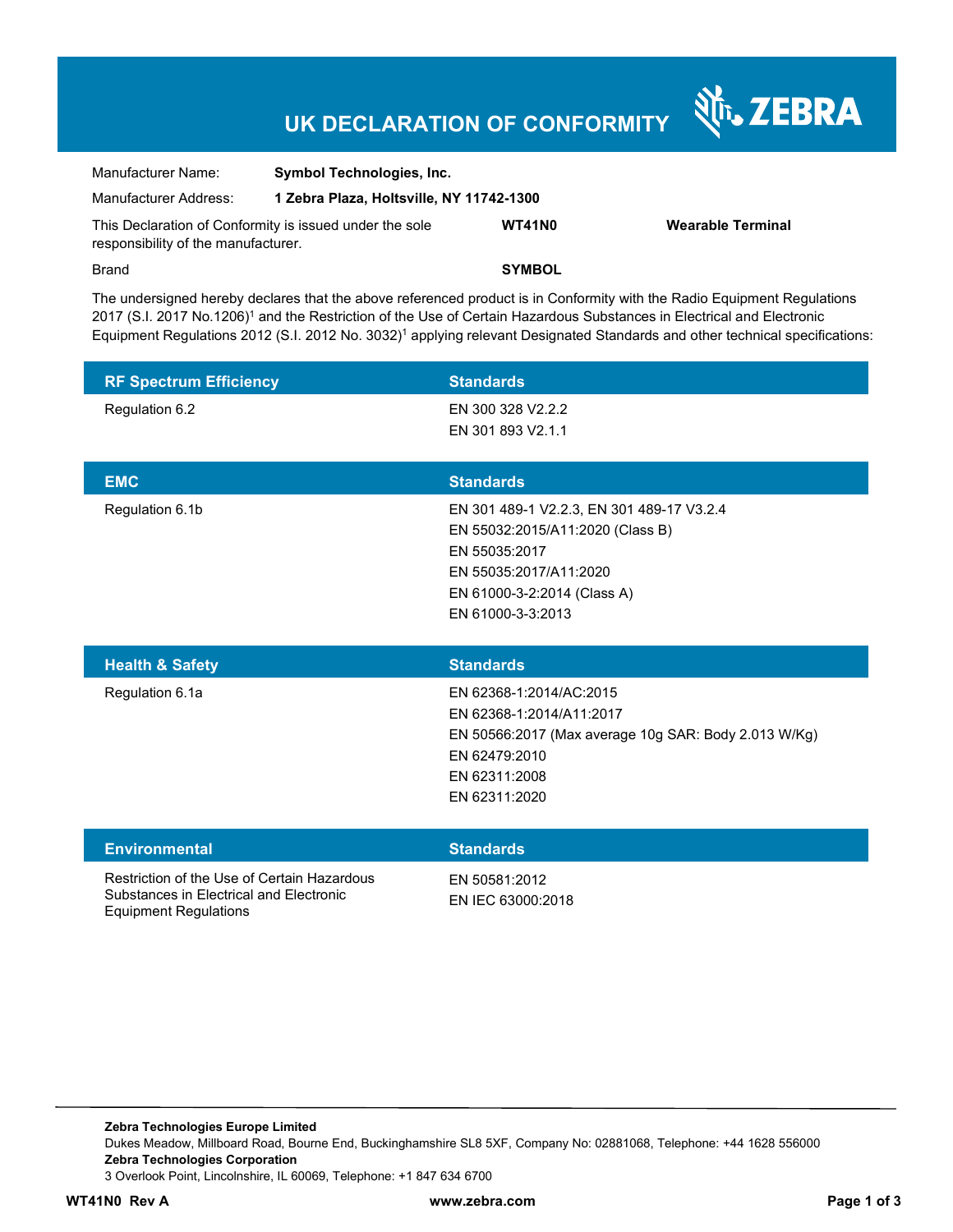## **UK DECLARATION OF CONFORMITY**

With regard to the Radio Equipment Regulations 2017 (S.I. 2017 No.1206)<sup>1</sup>, the conformity assessment procedure referred to in regulation 41(4)(a) and detailed in Schedule 2 has been followed.

 $^{\rm 1}$  As amended by applicable EU withdrawal legislation implemented at the time of issuing this declaration

**Signed on behalf of Symbol Technologies Inc. (wholly owned subsidiary of Zebra Technologies Corp.)**

*(Signature of authorized person)* Marco Belli Rev: A Alexander And The Control of the Control of the Control of the Control of the Control of the Control of the Control of the Control of the Control of the Control of the Control of the Control of the Contr Sr. Manager, Regulatory **Date: 23 July 2021** Place: Bourne End, UK

र्शे<sub>ि</sub> ZEBRA